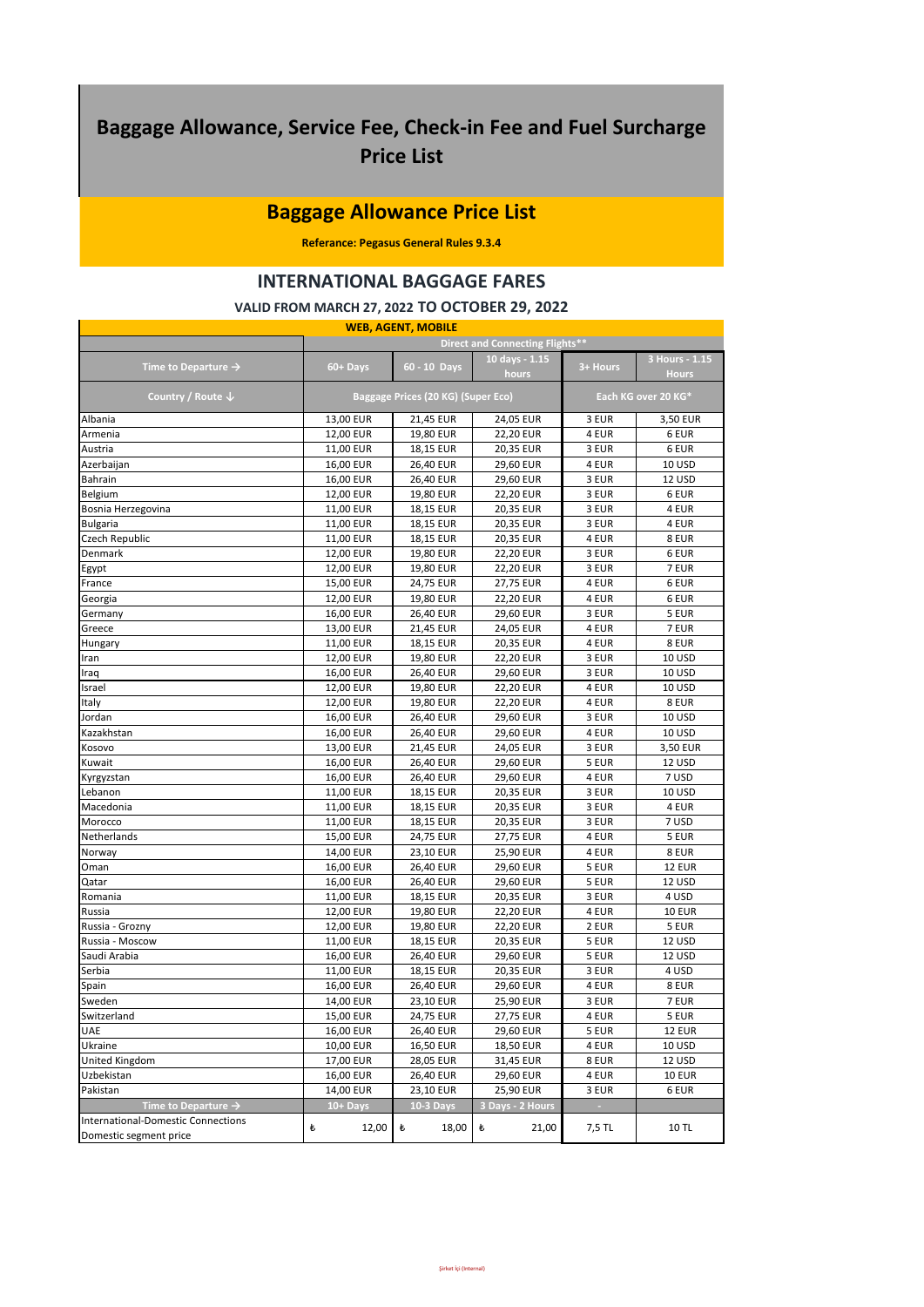| <b>CALL CENTRE</b>                                                           |            |                                    |                                 |                     |  |  |  |
|------------------------------------------------------------------------------|------------|------------------------------------|---------------------------------|---------------------|--|--|--|
|                                                                              |            |                                    | Direct and Connecting Flights** |                     |  |  |  |
| Time to Departure $\rightarrow$                                              | 60+ Days   | 60 - 10 Days                       | 10 days - 3 hours               | 3+ Hours            |  |  |  |
| Country / Route $\downarrow$                                                 |            | Baggage Prices (20 KG) (Super Eco) |                                 | Each KG over 20 KG* |  |  |  |
| Albania                                                                      | 13,00 EUR  | 21,45 EUR                          | 24,05 EUR                       | 4 EUR               |  |  |  |
| Armenia                                                                      | 12,00 EUR  | 19,80 EUR                          | <b>22,20 EUR</b>                | 5 EUR               |  |  |  |
| Austria                                                                      | 11,00 EUR  | 18,15 EUR                          | 20,35 EUR                       | 4 EUR               |  |  |  |
| Azerbaijan                                                                   | 16,00 EUR  | 26,40 EUR                          | 29,60 EUR                       | 5 EUR               |  |  |  |
| <b>Bahrain</b>                                                               | 16,00 EUR  | 26,40 EUR                          | 29,60 EUR                       | 4 EUR               |  |  |  |
| Belgium                                                                      | 12,00 EUR  | 19,80 EUR                          | <b>22,20 EUR</b>                | 4 EUR               |  |  |  |
| Bosnia Herzegovina                                                           | 11,00 EUR  | 18,15 EUR                          | 20,35 EUR                       | 4 EUR               |  |  |  |
| <b>Bulgaria</b>                                                              | 11,00 EUR  | 18,15 EUR                          | 20,35 EUR                       | 4 EUR               |  |  |  |
| Czech Republic                                                               | 11,00 EUR  | 18,15 EUR                          | 20,35 EUR                       | 5 EUR               |  |  |  |
| Denmark                                                                      | 12,00 EUR  | 19,80 EUR                          | <b>22,20 EUR</b>                | 4 EUR               |  |  |  |
| Egypt                                                                        | 12,00 EUR  | 19,80 EUR                          | <b>22,20 EUR</b>                | 4 EUR               |  |  |  |
| France                                                                       | 15,00 EUR  | 24,75 EUR                          | 27,75 EUR                       | 5 EUR               |  |  |  |
| Georgia                                                                      | 12,00 EUR  | 19,80 EUR                          | <b>22,20 EUR</b>                | 5 EUR               |  |  |  |
| Germany                                                                      | 16,00 EUR  | 26,40 EUR                          | 29,60 EUR                       | 4 EUR               |  |  |  |
| Greece                                                                       | 13,00 EUR  | 21,45 EUR                          | 24,05 EUR                       | 5 EUR               |  |  |  |
| Hungary                                                                      | 11,00 EUR  | 18,15 EUR                          | 20,35 EUR                       | 5 EUR               |  |  |  |
| Iran                                                                         | 12,00 EUR  | 19,80 EUR                          | <b>22,20 EUR</b>                | 4 EUR               |  |  |  |
| Iraq                                                                         | 16,00 EUR  | 26,40 EUR                          | 29,60 EUR                       | 4 EUR               |  |  |  |
| Israel                                                                       | 12,00 EUR  | 19,80 EUR                          | <b>22,20 EUR</b>                | 5 EUR               |  |  |  |
| Italy                                                                        | 12,00 EUR  | 19,80 EUR                          | <b>22,20 EUR</b>                | 5 EUR               |  |  |  |
| Jordan                                                                       | 16,00 EUR  | 26,40 EUR                          | 29,60 EUR                       | 4 EUR               |  |  |  |
| Kazakhstan                                                                   | 16,00 EUR  | 26,40 EUR                          | 29,60 EUR                       | 5 EUR               |  |  |  |
| Kosovo                                                                       | 13,00 EUR  | 21,45 EUR                          | 24,05 EUR                       | 4 EUR               |  |  |  |
| Kuwait                                                                       | 16,00 EUR  | 26,40 EUR                          | 29,60 EUR                       | 6 EUR               |  |  |  |
| Kyrgyzstan                                                                   | 16,00 EUR  | 26,40 EUR                          | 29,60 EUR                       | 5 EUR               |  |  |  |
| Lebanon                                                                      | 11,00 EUR  | 18,15 EUR                          | 20,35 EUR                       | 4 EUR               |  |  |  |
| Macedonia                                                                    | 11,00 EUR  | 18,15 EUR                          | 20,35 EUR                       | 4 EUR               |  |  |  |
| Morocco                                                                      | 11,00 EUR  | 18,15 EUR                          | 20,35 EUR                       | 4 EUR               |  |  |  |
| Netherlands                                                                  | 15,00 EUR  | 24,75 EUR                          | 27,75 EUR                       | 5 EUR               |  |  |  |
| Norway                                                                       | 14,00 EUR  | 23,10 EUR                          | 25,90 EUR                       | 5 EUR               |  |  |  |
| Oman                                                                         | 16,00 EUR  | 26,40 EUR                          | 29,60 EUR                       | 6 EUR               |  |  |  |
| Qatar                                                                        | 16,00 EUR  | 26,40 EUR                          | 29,60 EUR                       | 6 EUR               |  |  |  |
| Romania                                                                      | 11,00 EUR  | 18,15 EUR                          | 20,35 EUR                       | 4 EUR               |  |  |  |
| Russia                                                                       | 12,00 EUR  | 19,80 EUR                          | 22,20 EUR                       | 5 EUR               |  |  |  |
| Russia - Grozny                                                              | 12,00 EUR  | 19,80 EUR                          | <b>22,20 EUR</b>                | 3 EUR               |  |  |  |
| Russia - Moscow                                                              | 11,00 EUR  | 18,15 EUR                          | 20,35 EUR                       | 6 EUR               |  |  |  |
| Saudi Arabia                                                                 | 16,00 EUR  | 26,40 EUR                          | 29,60 EUR                       | 6 EUR               |  |  |  |
| Serbia                                                                       | 11,00 EUR  | 18,15 EUR                          | 20,35 EUR                       | 4 EUR               |  |  |  |
| Spain                                                                        | 16,00 EUR  | 26,40 EUR                          | 29,60 EUR                       | 5 EUR               |  |  |  |
| Sweden                                                                       | 14,00 EUR  | 23,10 EUR                          | 25,90 EUR                       | 4 EUR               |  |  |  |
| Switzerland                                                                  | 15,00 EUR  | 24,75 EUR                          | 27,75 EUR                       | 5 EUR               |  |  |  |
| <b>UAE</b>                                                                   | 16,00 EUR  | 26,40 EUR                          | 29,60 EUR                       | 6 EUR               |  |  |  |
| Ukraine                                                                      | 10,00 EUR  | 16,50 EUR                          | 18,50 EUR                       | 5 EUR               |  |  |  |
| United Kingdom                                                               | 17,00 EUR  | 28,05 EUR                          | 31,45 EUR                       | 9 EUR               |  |  |  |
| Uzbekistan                                                                   | 16,00 EUR  | 26,40 EUR                          | 29,60 EUR                       | 5 EUR               |  |  |  |
| Pakistan                                                                     | 14,00 EUR  | 23,10 EUR                          | 25,90 EUR                       | 4 EUR               |  |  |  |
|                                                                              |            |                                    |                                 |                     |  |  |  |
| Time to Departure $\rightarrow$<br><b>International-Domestic Connections</b> | 10+ Days   | <b>10-3 Days</b>                   | 3 Days - 2 Hours                |                     |  |  |  |
| Domestic segment price                                                       | ŧ<br>12,00 | 老<br>18,00                         | 老<br>21,00                      | 9,5 TL              |  |  |  |

\*You can purchase your baggage allowance by 5KG units up to 30 KG and 10KG units up to 50KG.

\*\* Prices are determined by exchange rates on departure and arrival airports on connected flights. For instance, if a guest travelling to Egypt from Germany on Basic Package with 21 KG baggage; the guest pays 11 EUR (Germany) + 7 EUR (Egypt) = 18 EUR for first 20 KG; than 3 EUR X 1 KG = 3 EUR (Germany) and 3 EUR X 1 KG= 3 EUR (Egypt) for the additional 1 KGs, which are calculated to 24 EUR in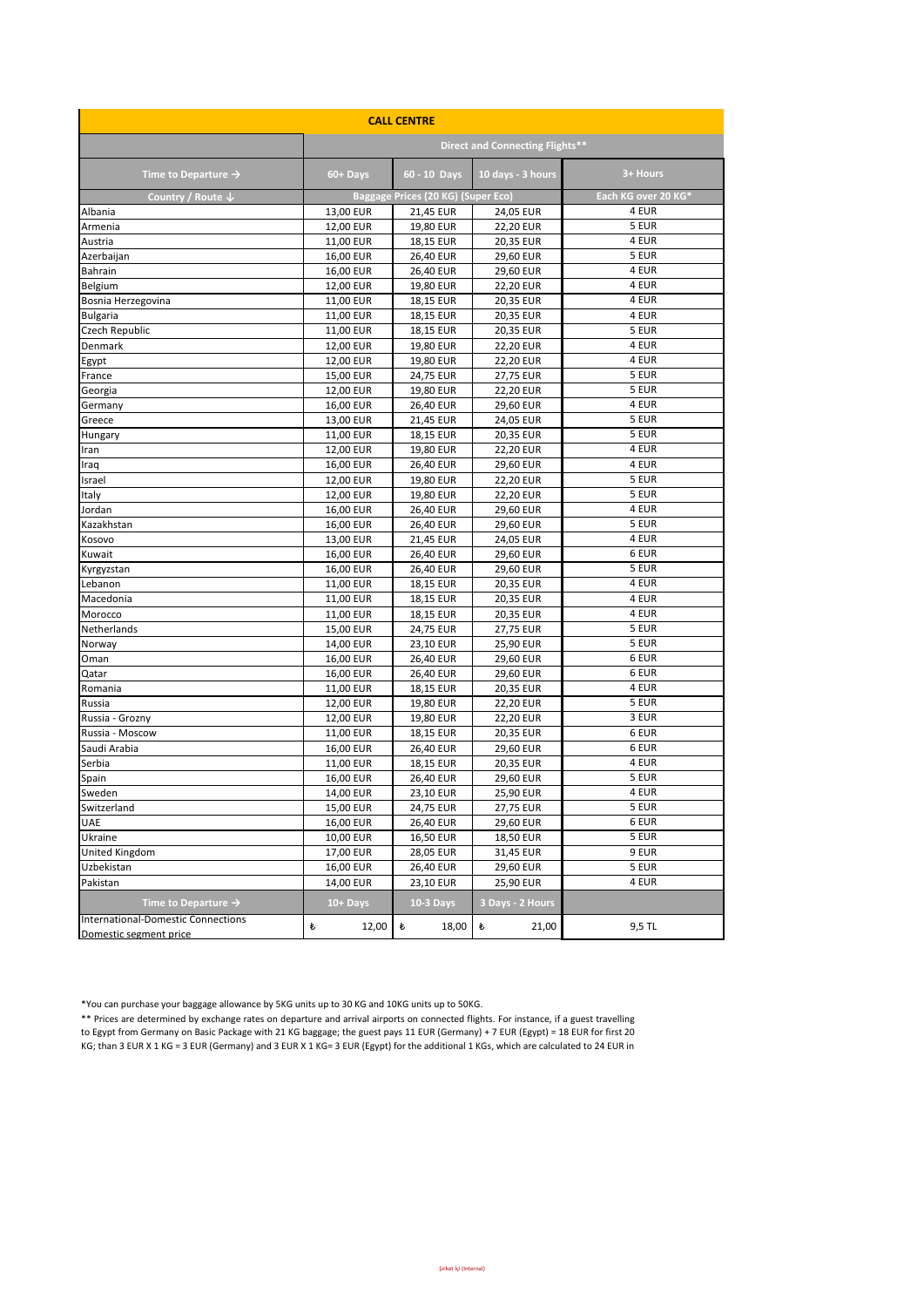| <b>AIRPORT (Between 12-0 hours to departure)</b>           |                       |            |                                     |                          |                     |              |  |  |  |  |
|------------------------------------------------------------|-----------------------|------------|-------------------------------------|--------------------------|---------------------|--------------|--|--|--|--|
|                                                            | <b>Direct Flights</b> |            |                                     | <b>Connected Flights</b> |                     |              |  |  |  |  |
|                                                            | <b>Baggage Prices</b> |            |                                     |                          | <b>Each KG over</b> |              |  |  |  |  |
| Country / Route $\downarrow$                               | (20 KG) (Super        |            | <b>Each KG over</b><br><b>20 KG</b> | <b>Baggage Prices</b>    |                     | <b>20 KG</b> |  |  |  |  |
|                                                            | Eco)                  |            |                                     | (20 KG)                  |                     |              |  |  |  |  |
| Albania                                                    | <b>20 EUR</b>         | <b>EUR</b> | 3,50                                | <b>20 EUR</b>            | <b>EUR</b>          | 3,50         |  |  |  |  |
| Armenia                                                    | <b>20 EUR</b>         | <b>EUR</b> | 6                                   | <b>20 EUR</b>            | <b>EUR</b>          | 6            |  |  |  |  |
| Austria                                                    | <b>20 EUR</b>         | <b>EUR</b> | 6                                   | <b>20 EUR</b>            | <b>EUR</b>          | 6            |  |  |  |  |
| Azerbaijan                                                 | 40 USD                | <b>USD</b> | 10                                  | <b>40 USD</b>            | <b>USD</b>          | 10           |  |  |  |  |
| <b>Bahrain</b>                                             | 40 USD                | <b>USD</b> | 12                                  | <b>40 USD</b>            | <b>USD</b>          | 12           |  |  |  |  |
| Belgium                                                    | <b>25 EUR</b>         | EUR        | 6                                   | <b>25 EUR</b>            | <b>EUR</b>          | 6            |  |  |  |  |
| Bosnia Herzegovina                                         | <b>20 EUR</b>         | <b>EUR</b> | 4                                   | <b>20 EUR</b>            | <b>EUR</b>          | 4            |  |  |  |  |
| <b>Bulgaria</b>                                            | <b>20 EUR</b>         | <b>EUR</b> | 4                                   | <b>20 EUR</b>            | <b>EUR</b>          | 4            |  |  |  |  |
| Czech Republic                                             | <b>20 EUR</b>         | <b>EUR</b> | 8                                   | <b>20 EUR</b>            | <b>EUR</b>          | 8            |  |  |  |  |
| Denmark**                                                  | <b>25 EUR</b>         | <b>EUR</b> | 6                                   | <b>25 EUR</b>            | <b>EUR</b>          | 6            |  |  |  |  |
| Egypt                                                      | <b>20 EUR</b>         | EUR        | 7                                   | <b>20 EUR</b>            | <b>EUR</b>          | 7            |  |  |  |  |
| France                                                     | <b>25 EUR</b>         | <b>EUR</b> | 6                                   | <b>25 EUR</b>            | <b>EUR</b>          | 6            |  |  |  |  |
| Georgia                                                    | <b>20 EUR</b>         | <b>EUR</b> | 6                                   | <b>20 EUR</b>            | <b>EUR</b>          | 6            |  |  |  |  |
| Germany - Sabiha Gokcen                                    | <b>25 EUR</b>         | <b>EUR</b> | 5                                   | <b>25 EUR</b>            | <b>EUR</b>          | 5            |  |  |  |  |
| Greece                                                     | <b>20 EUR</b>         | <b>EUR</b> | 7                                   | <b>20 EUR</b>            | <b>EUR</b>          | 7            |  |  |  |  |
| Hungary                                                    | <b>20 EUR</b>         | EUR        | 8                                   | <b>20 EUR</b>            | <b>EUR</b>          | 8            |  |  |  |  |
| Iran                                                       | 30 USD                | <b>USD</b> | 10                                  | 30 USD                   | <b>USD</b>          | 10           |  |  |  |  |
| Iraq                                                       | 40 USD                | <b>USD</b> | 10                                  | <b>40 USD</b>            | <b>USD</b>          | 10           |  |  |  |  |
| Israel                                                     | 30 USD                | <b>USD</b> | 10                                  | 30 USD                   | <b>USD</b>          | 10           |  |  |  |  |
| Italy                                                      | <b>25 EUR</b>         | EUR        | 8                                   | <b>25 EUR</b>            | <b>EUR</b>          | 8            |  |  |  |  |
| Jordan                                                     | 40 USD                | <b>USD</b> | 10                                  | <b>40 USD</b>            | <b>USD</b>          | 10           |  |  |  |  |
| Kazakhstan                                                 | <b>40 USD</b>         | <b>USD</b> | 10                                  | <b>40 USD</b>            | <b>USD</b>          | 10           |  |  |  |  |
| Kosovo                                                     | <b>20 EUR</b>         | <b>EUR</b> | 3,50                                | <b>20 EUR</b>            | <b>EUR</b>          | 3,50         |  |  |  |  |
| Kuwait                                                     | 30 USD                | <b>USD</b> | 12                                  | 30 USD                   | <b>USD</b>          | 12           |  |  |  |  |
| Kyrgyzstan                                                 | 40 USD                | <b>USD</b> | 7                                   | <b>40 USD</b>            | <b>USD</b>          | 7            |  |  |  |  |
| Lebanon                                                    | <b>25 USD</b>         | <b>USD</b> | 10                                  | 25 USD                   | <b>USD</b>          | 10           |  |  |  |  |
| Macedonia                                                  | <b>20 EUR</b>         | <b>EUR</b> | 4                                   | <b>20 EUR</b>            | <b>EUR</b>          | 4            |  |  |  |  |
| Morocco                                                    | <b>40 EUR</b>         | <b>EUR</b> | 7                                   | <b>40 EUR</b>            | <b>EUR</b>          | 7            |  |  |  |  |
| Netherlands                                                | <b>25 EUR</b>         | <b>EUR</b> | 5                                   | <b>25 EUR</b>            | <b>EUR</b>          | 5            |  |  |  |  |
| Norway**                                                   | <b>25 EUR</b>         | <b>EUR</b> | 8                                   | <b>25 EUR</b>            | <b>EUR</b>          | 8            |  |  |  |  |
| Oman                                                       | 40 USD                | <b>USD</b> | 12                                  | 30 USD                   | <b>USD</b>          | 12           |  |  |  |  |
| Qatar                                                      | 40 USD                | <b>USD</b> | 12                                  | <b>40 USD</b>            | <b>USD</b>          | 12           |  |  |  |  |
| Romania                                                    | <b>20 EUR</b>         | <b>EUR</b> | 4                                   | <b>20 EUR</b>            | <b>EUR</b>          | 4            |  |  |  |  |
| Russia                                                     | <b>25 USD</b>         | EUR        | 10                                  | 25 USD                   | <b>EUR</b>          | 10           |  |  |  |  |
| Russia - Grozny                                            | <b>25 USD</b>         | <b>USD</b> | 5                                   | 25 USD                   | <b>USD</b>          | 5            |  |  |  |  |
| Russia - Moscow                                            | <b>25 USD</b>         | <b>USD</b> | 12                                  | 25 USD                   | <b>USD</b>          | 12           |  |  |  |  |
| Saudi Arabia                                               | 40 USD                | <b>USD</b> | 12                                  | <b>40 USD</b>            | <b>USD</b>          | 12           |  |  |  |  |
| Serbia                                                     | <b>20 EUR</b>         | <b>EUR</b> | 4                                   | <b>20 EUR</b>            | <b>EUR</b>          | 4            |  |  |  |  |
| Spain                                                      | <b>25 EUR</b>         | <b>EUR</b> | 8                                   | <b>25 EUR</b>            | EUR                 | 8            |  |  |  |  |
| Sweden**                                                   | <b>25 EUR</b>         | <b>EUR</b> | 7                                   | <b>25 EUR</b>            | <b>EUR</b>          | 7            |  |  |  |  |
| Switzerland**                                              | <b>25 EUR</b>         | <b>EUR</b> | 5                                   | <b>25 EUR</b>            | EUR                 | 5            |  |  |  |  |
| UAE                                                        | 40 USD                | <b>USD</b> | 12                                  | 40 USD                   | <b>USD</b>          | 12           |  |  |  |  |
| Ukraine                                                    | 25 USD                | <b>USD</b> | 10                                  | <b>25 USD</b>            | <b>USD</b>          | 10           |  |  |  |  |
| United Kingdom**                                           | <b>25 EUR</b><br>EUR  |            | 12                                  | <b>25 EUR</b>            | EUR                 | 12           |  |  |  |  |
| Uzbekistan                                                 | 40 USD                | <b>USD</b> | 10                                  | 40 USD                   | USD                 | 10           |  |  |  |  |
| Pakistan                                                   | <b>25 EUR</b>         | <b>EUR</b> | 6                                   | <b>25 EUR</b>            | <b>EUR</b>          | 6            |  |  |  |  |
| International-Domestic Connected Domestic<br>segment price |                       |            |                                     | 20 TL                    |                     | <b>10 TL</b> |  |  |  |  |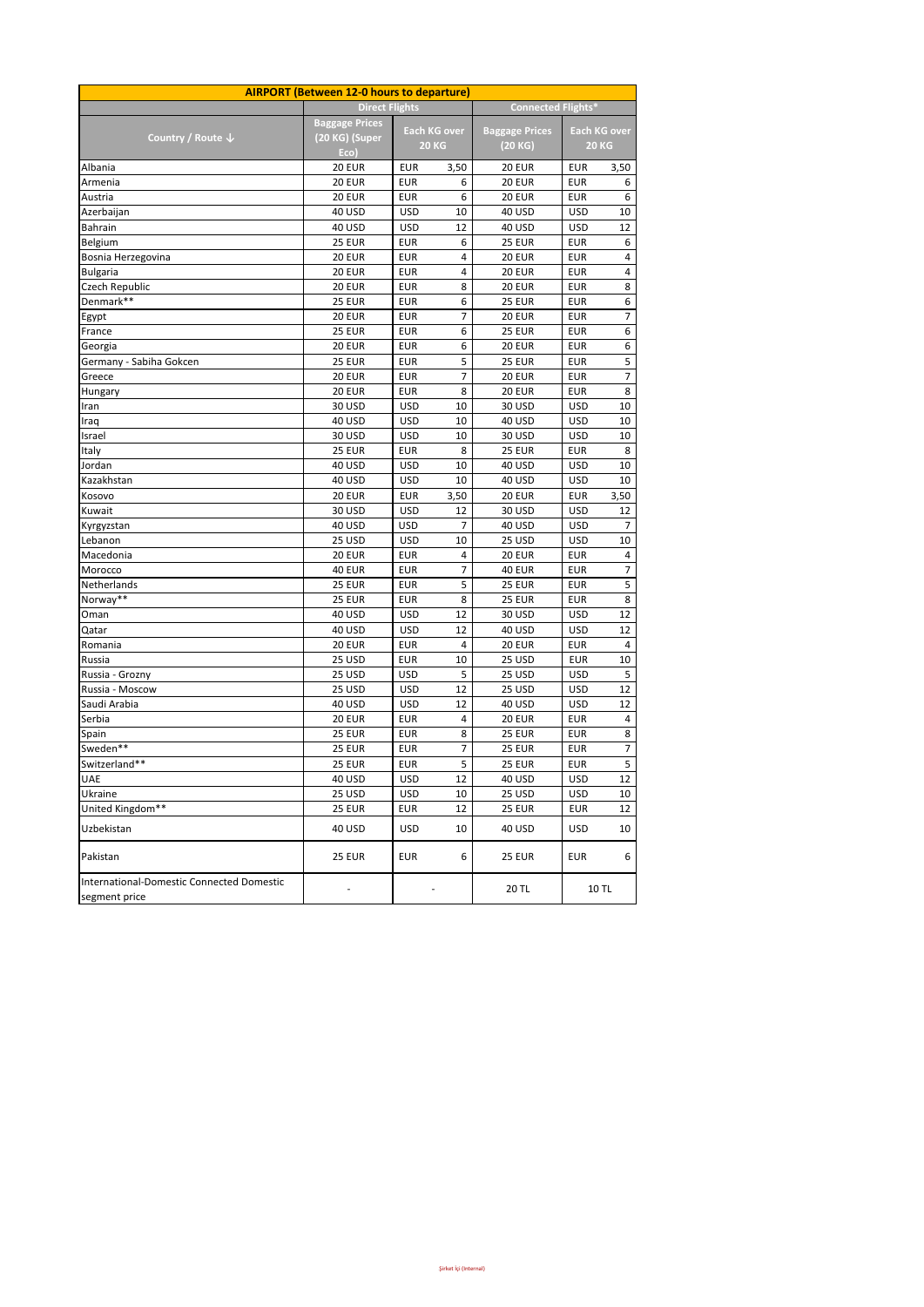|                                                  | <b>Direct Flights</b> |                                     |                | <b>Connected Flights*</b> |            |                |  |  |
|--------------------------------------------------|-----------------------|-------------------------------------|----------------|---------------------------|------------|----------------|--|--|
|                                                  | <b>Baggage Prices</b> |                                     |                |                           |            |                |  |  |
| Country / Route ↓                                | (20 KG) (Super        | <b>Each KG over</b><br><b>20 KG</b> |                | <b>Baggage Prices</b>     |            | Each KG over   |  |  |
|                                                  | Eco)                  |                                     |                | (20 KG)                   |            | <b>20 KG</b>   |  |  |
| Albania                                          | <b>20 EUR</b>         | <b>EUR</b>                          | 4,50           | <b>20 EUR</b>             | <b>EUR</b> | 4,50           |  |  |
| Armenia                                          | <b>20 EUR</b>         | <b>EUR</b>                          | 7              | <b>20 EUR</b>             | <b>EUR</b> | 7              |  |  |
| Austria                                          | <b>20 EUR</b>         | <b>EUR</b>                          | 7              | <b>20 EUR</b>             | <b>EUR</b> | $\overline{7}$ |  |  |
| Azerbaijan                                       | 40 USD                | <b>USD</b>                          | 11             | <b>40 USD</b>             | <b>USD</b> | 11             |  |  |
| <b>Bahrain</b>                                   | 40 USD                | <b>USD</b>                          | 13             | 40 USD                    | <b>USD</b> | 13             |  |  |
| Belgium                                          | <b>25 EUR</b>         | <b>EUR</b>                          | 7              | <b>25 EUR</b>             | <b>EUR</b> | 7              |  |  |
| Bosnia Herzegovina                               | <b>20 EUR</b>         | <b>EUR</b>                          | 5              | <b>20 EUR</b>             | <b>EUR</b> | 5              |  |  |
| <b>Bulgaria</b>                                  | <b>20 EUR</b>         | <b>EUR</b>                          | 5              | <b>20 EUR</b>             | <b>EUR</b> | 5              |  |  |
| Czech Republic                                   | <b>20 EUR</b>         | <b>EUR</b>                          | 9              | <b>20 EUR</b>             | <b>EUR</b> | 9              |  |  |
| Denmark**                                        | <b>25 EUR</b>         | <b>EUR</b>                          | $\overline{7}$ | <b>25 EUR</b>             | <b>EUR</b> | $\overline{7}$ |  |  |
| Egypt                                            | <b>20 EUR</b>         | <b>EUR</b>                          | 8              | <b>20 EUR</b>             | <b>EUR</b> | 8              |  |  |
| France                                           | 25 EUR                | <b>EUR</b>                          | $\overline{7}$ | 25 EUR                    | <b>EUR</b> | $\overline{7}$ |  |  |
| Georgia                                          | <b>20 EUR</b>         | <b>EUR</b>                          | $\overline{7}$ | <b>20 EUR</b>             | <b>EUR</b> | $\overline{7}$ |  |  |
| Germany - Sabiha Gokcen                          | <b>25 EUR</b>         | <b>EUR</b>                          | 6              | <b>25 EUR</b>             | <b>EUR</b> | 6              |  |  |
| Greece                                           | <b>20 EUR</b>         | <b>EUR</b>                          | 8              | <b>20 EUR</b>             | <b>EUR</b> | 8              |  |  |
|                                                  | <b>20 EUR</b>         | <b>EUR</b>                          | 9              | <b>20 EUR</b>             | <b>EUR</b> | 9              |  |  |
| Hungary                                          | 30 USD                | <b>USD</b>                          | 11             | 30 USD                    | <b>USD</b> | 11             |  |  |
| Iran                                             |                       |                                     |                |                           |            | 11             |  |  |
| Iraq                                             | 40 USD                | <b>USD</b>                          | 11             | 40 USD                    | <b>USD</b> |                |  |  |
| Israel                                           | 30 USD                | <b>USD</b>                          | 11             | 30 USD                    | <b>USD</b> | 11             |  |  |
| Italy                                            | <b>25 EUR</b>         | <b>EUR</b>                          | 9              | <b>25 EUR</b>             | <b>EUR</b> | 9              |  |  |
| Jordan                                           | 40 USD                | <b>USD</b>                          | 11             | <b>40 USD</b>             | <b>USD</b> | 11             |  |  |
| Kazakhstan                                       | <b>40 USD</b>         | <b>USD</b>                          | 11             | <b>40 USD</b>             | <b>USD</b> | 11             |  |  |
| Kosovo                                           | <b>20 EUR</b>         | <b>EUR</b>                          | 4,50           | <b>20 EUR</b>             | <b>EUR</b> | 4,50           |  |  |
| Kuwait                                           | 30 USD                | <b>USD</b>                          | 13             | 30 USD                    | <b>USD</b> | 13             |  |  |
| Kyrgyzstan                                       | 40 USD                | <b>USD</b>                          | 8              | <b>40 USD</b>             | <b>USD</b> | 8              |  |  |
| Lebanon                                          | 25 USD                | <b>USD</b>                          | 11             | 25 USD                    | <b>USD</b> | 11             |  |  |
| Macedonia                                        | <b>20 EUR</b>         | <b>EUR</b>                          | 5              | <b>20 EUR</b>             | <b>EUR</b> | 5              |  |  |
| Morocco                                          | 40 EUR                | <b>EUR</b>                          | 8              | 40 EUR                    | <b>EUR</b> | 8              |  |  |
| Netherlands                                      | <b>25 EUR</b>         | <b>EUR</b>                          | 6              | <b>25 EUR</b>             | <b>EUR</b> | 6              |  |  |
| Norway**                                         | <b>25 EUR</b>         | <b>EUR</b>                          | 9              | <b>25 EUR</b>             | <b>EUR</b> | 9              |  |  |
| Oman                                             | 40 USD                | <b>USD</b>                          | 13             | 30 USD                    | <b>USD</b> | 13             |  |  |
| Qatar                                            | 40 USD                | <b>USD</b>                          | 13             | <b>40 USD</b>             | <b>USD</b> | 13             |  |  |
| Romania                                          | <b>20 EUR</b>         | <b>EUR</b>                          | 5              | <b>20 EUR</b>             | <b>EUR</b> | 5              |  |  |
| Russia                                           | 25 USD                | <b>EUR</b>                          | 11             | 25 USD                    | <b>EUR</b> | 11             |  |  |
| Russia - Grozny                                  | 25 USD                | <b>USD</b>                          | 6              | 25 USD                    | <b>USD</b> | 6              |  |  |
| Russia - Moscow                                  | 25 USD                | <b>USD</b>                          | 13             | 25 USD                    | <b>USD</b> | 13             |  |  |
| Saudi Arabia                                     | 40 USD                | <b>USD</b>                          | 13             | <b>40 USD</b>             | <b>USD</b> | 13             |  |  |
| Serbia                                           | <b>20 EUR</b>         | <b>EUR</b>                          | 5              | <b>20 EUR</b>             | <b>EUR</b> | 5              |  |  |
| Spain                                            | <b>25 EUR</b>         | <b>EUR</b>                          | 9              | <b>25 EUR</b>             | <b>EUR</b> | 9              |  |  |
| Sweden**                                         | <b>25 EUR</b>         | <b>EUR</b>                          | 8              | <b>25 EUR</b>             | <b>EUR</b> | 8              |  |  |
| Switzerland**                                    | 25 EUR                | <b>EUR</b>                          | 6              | 25 EUR                    | <b>EUR</b> | 6              |  |  |
| UAE                                              | 40 USD                | <b>USD</b>                          | 13             | <b>40 USD</b>             | <b>USD</b> | 13             |  |  |
| Ukraine                                          | 25 USD                | <b>USD</b>                          | 11             | 25 USD                    | <b>USD</b> | 11             |  |  |
| United Kingdom**                                 | <b>25 EUR</b>         | <b>EUR</b>                          | 13             | <b>25 EUR</b>             | <b>EUR</b> | 13             |  |  |
| Uzbekistan                                       | <b>40 USD</b>         | <b>USD</b>                          | 11             | <b>40 USD</b>             | <b>USD</b> | 11             |  |  |
| Pakistan                                         | <b>25 EUR</b>         | <b>EUR</b>                          | 7              | <b>25 EUR</b>             | <b>EUR</b> | 7              |  |  |
|                                                  |                       |                                     |                |                           |            |                |  |  |
| <b>International-Domestic Connected Domestic</b> |                       |                                     |                | <b>15 TL</b>              |            | <b>12 TL</b>   |  |  |
| segment price                                    |                       |                                     |                |                           |            |                |  |  |

\*\* The prices below are valid at airports for flights departing from countries in which Euro is not the local currency.

- The first 20 kg will be charged at 150 DKK, and 50 DKK for every kg thereafter on flights departing from Denmark.

- The first 20 kg will be charged at 200 NOK, and 70 NOK for every kg thereafter on flights departing from Norway.

- The first 20 kg will be charged at 200 SEK, and 75 SEK for every kg thereafter on flights departing from Sweden.

- The first 20 kg will be charged at 25 CHF, and 8 CHF for every kg thereafter on flights departing from Switzerland.

- The first 20 kg will be charged at 15 GPB, and 10 GBP for every kg thereafter on flights departing from the United Kingdom.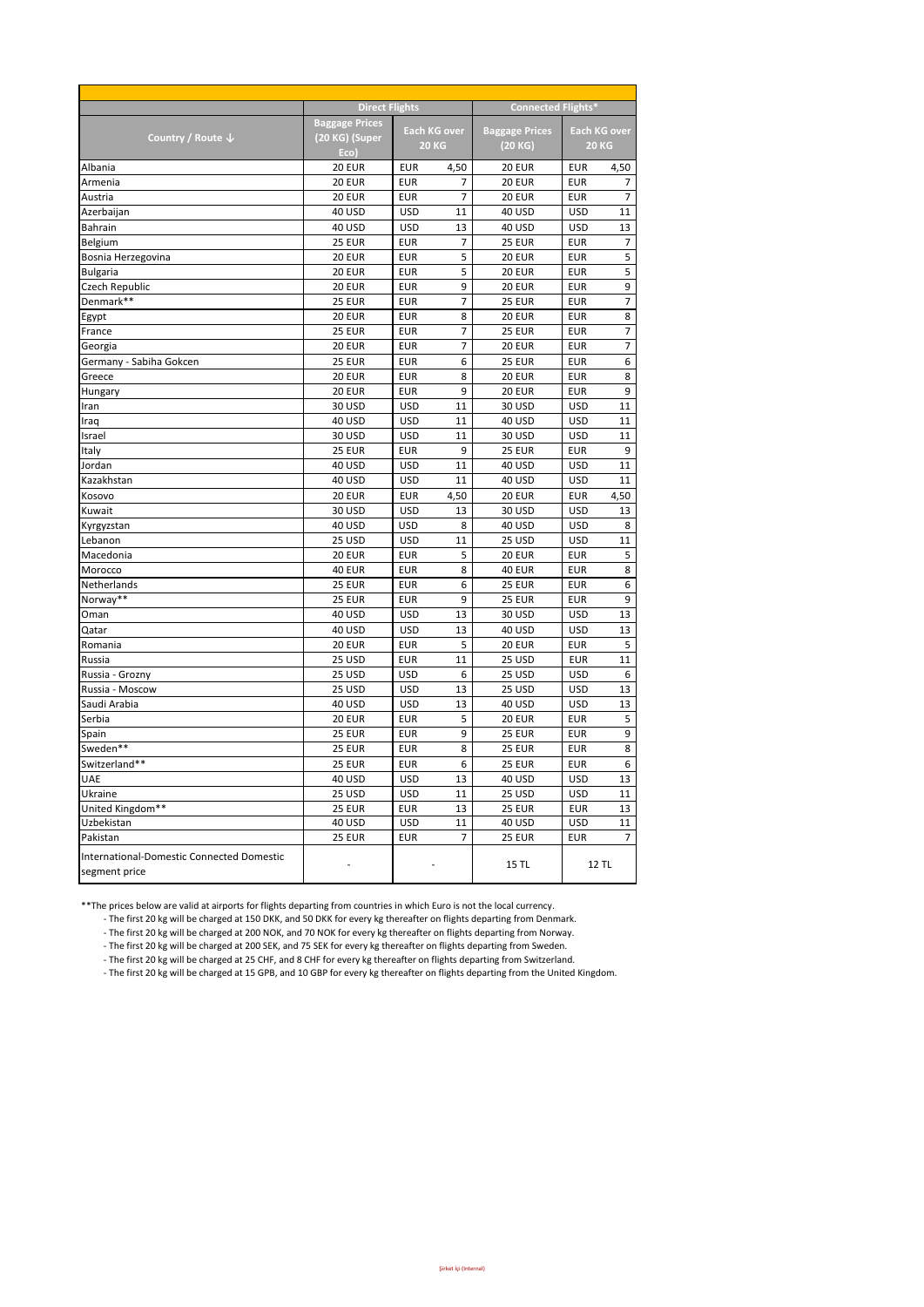| <b>DOMESTIC BAGGAGE FARES</b> |                                                                     |                      |  |  |  |  |  |
|-------------------------------|---------------------------------------------------------------------|----------------------|--|--|--|--|--|
|                               | <b>WEB, MOBILE, AGENT</b>                                           | <b>AIRPORT</b>       |  |  |  |  |  |
|                               | Up to 1.15 hours before departure   Between 12-0 hours to departure |                      |  |  |  |  |  |
|                               | Each KG over 15 KG*                                                 | Each KG over 15 KG   |  |  |  |  |  |
| <b>Domestic</b>               | 15 TL/KG                                                            | 20 TL/KG             |  |  |  |  |  |
| Dom-Dom Connected             | 15 TL/KG                                                            | 15-20 KG: 90TL       |  |  |  |  |  |
|                               |                                                                     | Over 20 KG: 20 TL/KG |  |  |  |  |  |

| <b>DOMESTIC BAGGAGE FARES</b> |                                   |                                      |  |  |  |  |  |  |
|-------------------------------|-----------------------------------|--------------------------------------|--|--|--|--|--|--|
|                               | <b>CALL CENTRE</b>                |                                      |  |  |  |  |  |  |
|                               | Up to 3 hours<br>before departure | Between 3-0<br>hours to<br>departure |  |  |  |  |  |  |
|                               | Each KG over 15<br>$KG*$          | Each KG over<br><b>15 KG</b>         |  |  |  |  |  |  |
| Domestic                      | 17 TL/KG                          | 20 TL/KG                             |  |  |  |  |  |  |
| Dom-Dom Connected             | 17 TL/KG                          | 20 TL/KG                             |  |  |  |  |  |  |

\*You can purchase your baggage allowance by 5KG units up to 30 KG and 10KG units up to 50KG.

| <b>CYPRUS BAGGAGE FARES</b>                                    |                                      |                         |                         |                |  |  |  |  |
|----------------------------------------------------------------|--------------------------------------|-------------------------|-------------------------|----------------|--|--|--|--|
| <b>WEB, AGENT, MOBILE</b>                                      |                                      |                         |                         |                |  |  |  |  |
|                                                                | <b>Direct and Connecting Flights</b> |                         |                         |                |  |  |  |  |
| Time to Departure $\rightarrow$                                | 60+ Days                             | 60 - 10 Days            | 10 days - 1.15<br>hours |                |  |  |  |  |
| Country / Route $\downarrow$                                   | Baggage Prices (20 KG) (Super Eco)   | Each KG over<br>$20 K*$ |                         |                |  |  |  |  |
| Cyprus - STANDARD                                              | 3,00 EUR                             | 4,95 EUR                | 5,55 EUR                | 1,5 EUR        |  |  |  |  |
| Cyprus - Adana                                                 | 3,00 EUR                             | 4,95 EUR                | 5,55 EUR                | <b>1,5 EUR</b> |  |  |  |  |
| Cyprus - Antalya                                               | 3,00 EUR                             | 4,95 EUR                | 5,55 EUR                | <b>1,5 EUR</b> |  |  |  |  |
| Cyprus - Gaziantep                                             | 3,00 EUR                             | 4,95 EUR                | 5,55 EUR                | <b>1,5 EUR</b> |  |  |  |  |
| Cyprus - Hatay                                                 | 3,00 EUR                             | 4,95 EUR                | 5,55 EUR                | <b>1,5 EUR</b> |  |  |  |  |
| Time to Departure $\rightarrow$                                | $10 +$ Days                          | <b>10-3 Days</b>        | 3 Days - 2 Hours        | <b>COLL</b>    |  |  |  |  |
| <b>Cyprus - Domestic Connections</b><br>Domestic segment price | 8,00 TL                              | 10,50 TL                | 12,50 TL                | 5 TL           |  |  |  |  |

| <b>CYPRUS BAGGAGE FARES</b>                                    |                                    |                          |                                      |                |  |  |  |  |
|----------------------------------------------------------------|------------------------------------|--------------------------|--------------------------------------|----------------|--|--|--|--|
| <b>CALL CENTRE</b>                                             |                                    |                          |                                      |                |  |  |  |  |
|                                                                |                                    |                          | <b>Direct and Connecting Flights</b> |                |  |  |  |  |
| Time to Departure $\rightarrow$                                | 60+ Days                           | 60 - 10 Days             | 10 days - 3 hours                    |                |  |  |  |  |
| Country / Route $\downarrow$                                   | Baggage Prices (20 KG) (Super Eco) | Each KG over<br>$20 KG*$ |                                      |                |  |  |  |  |
| Cyprus - STANDARD                                              | 3,00 EUR                           | 4,95 EUR                 | 5,55 EUR                             | <b>2,5 EUR</b> |  |  |  |  |
| Cyprus - Adana                                                 | 3,00 EUR                           | 4,95 EUR                 | 5,55 EUR                             | <b>2,5 EUR</b> |  |  |  |  |
| Cyprus - Antalya                                               | 3,00 EUR                           | 4,95 EUR                 | 5,55 EUR                             | <b>2,5 EUR</b> |  |  |  |  |
| Cyprus - Gaziantep                                             | 3,00 EUR                           | 4,95 EUR                 | 5,55 EUR                             | <b>2,5 EUR</b> |  |  |  |  |
| Cyprus - Hatay                                                 | 3,00 EUR                           | 4,95 EUR                 | 5,55 EUR                             | <b>2,5 EUR</b> |  |  |  |  |
| Time to Departure $\rightarrow$                                | $10 +$ Days                        | <b>10-3 Days</b>         | 3 Days - 2 Hours                     | ×.             |  |  |  |  |
| <b>Cyprus - Domestic Connections</b><br>Domestic segment price | 8,00 TL                            | 10,50 TL                 | 12,50 TL                             | 7 TL           |  |  |  |  |

\*You can purchase your baggage allowance by 5KG units up to 30 KG and 10KG units up to 50KG.